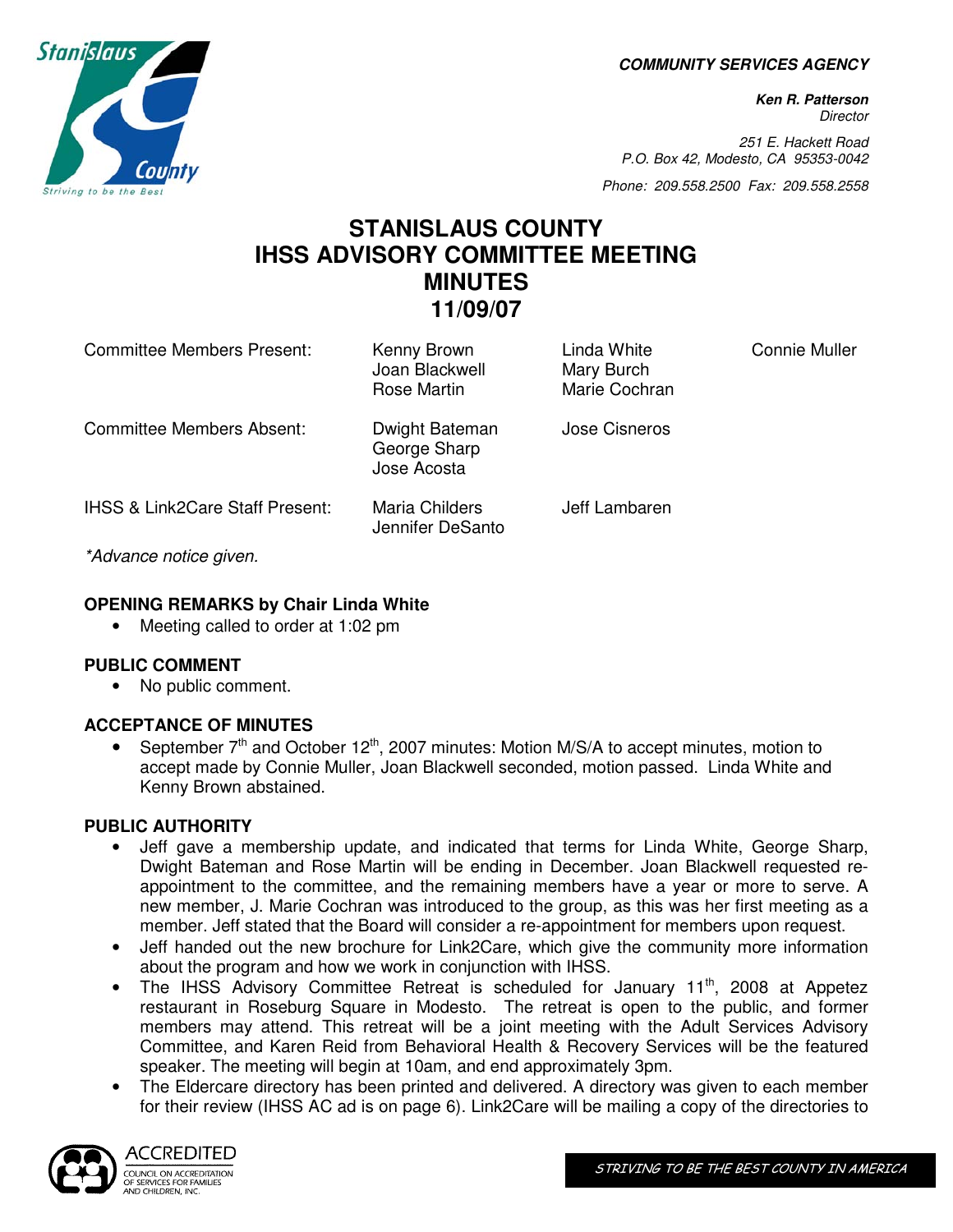all Recipients and Providers on the IHSS program. Boxes of the directories are available for members to distribute throughout the community.

- The IHSS AC satisfaction survey will be continued this year with surveys being mailed out in late January or early February. Jeff requested any changes to the survey questions be submitted at the December meeting.
- The IHSS AC website has been updated along with the overall changes to the county website. The new website address is www.stancounty.com/IHSS.
- Meeting dates for 2008 will continue to be the second Friday of each month. A schedule will be distributed at the December meeting.

## **LEGISLATIVE UPDATE**

Jeff reported as of October 31<sup>st</sup>, the latest deadline for health legislation to be passed was set as November 26<sup>th</sup>. The budget for this plan keeps increasing, and new programs have been added to include childless adults. Specific plans for implementation have not been provided, which lessens the likelihood of this legislation being passed. If an agreement is made, and the legislation passes, this would affect the Public Authority insurance program.

### **COMMUNITY MARKETING UPDATE**

- The StaRT bus ads are being printed, and the contract for MAX bus ads is still in progress. Once the contract is in place, bus ads and bus benches will be placed.
- The postcards requesting committee involvement are in process, and are expected to be mailed out before the end of the month.

#### **RETREAT PLANNING**

• January 11<sup>th</sup>, the IHSS AC retreat will be held in conjunction with the Adult Services Advisory Committee at Appetez restaurant in Modesto.

### **GENERAL UPDATE**

- Maria Childers stated a draft letter regarding direct deposit has been distributed, and the final letter is expected to go out to IHSS Providers sometime in late March, early April. A separate direct deposit form will need to be completed for each Recipient a Provider takes care of. Once the form is completed and submitted, it will take approximately 2 months to implement the direct deposit.
- It was suggested that the Advisory Committee could possibly sponsor an outreach event for Providers and offer assistance with the direct deposit changes, partnering with a local bank to explain the process and help Providers to open accounts.
- The Christmas Potluck was discussed. Each committee member was asked to bring a dish to share at the December  $14<sup>th</sup>$  meeting.

Meeting adjourned @ 1:57 PM, Jennifer DeSanto, Recorder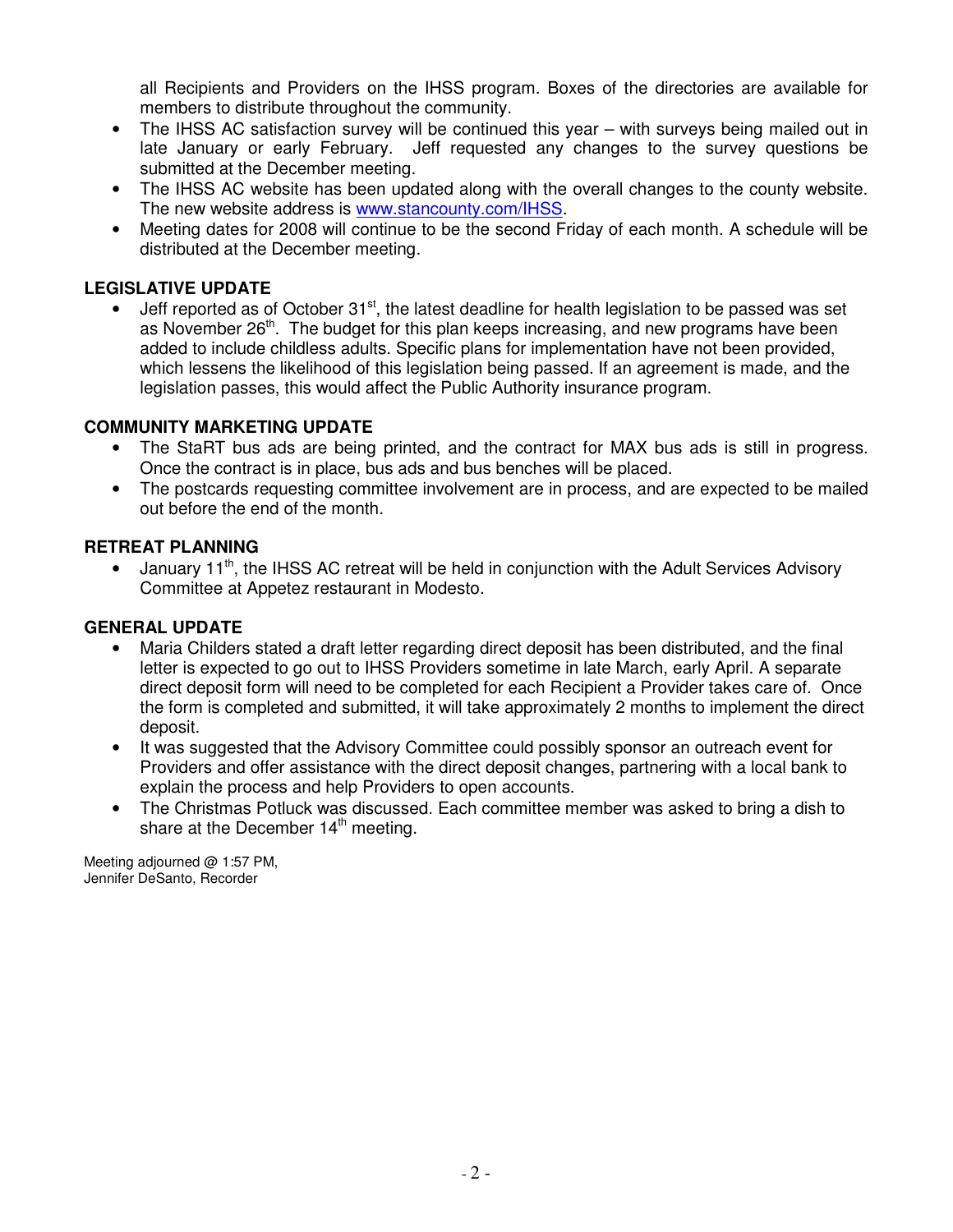